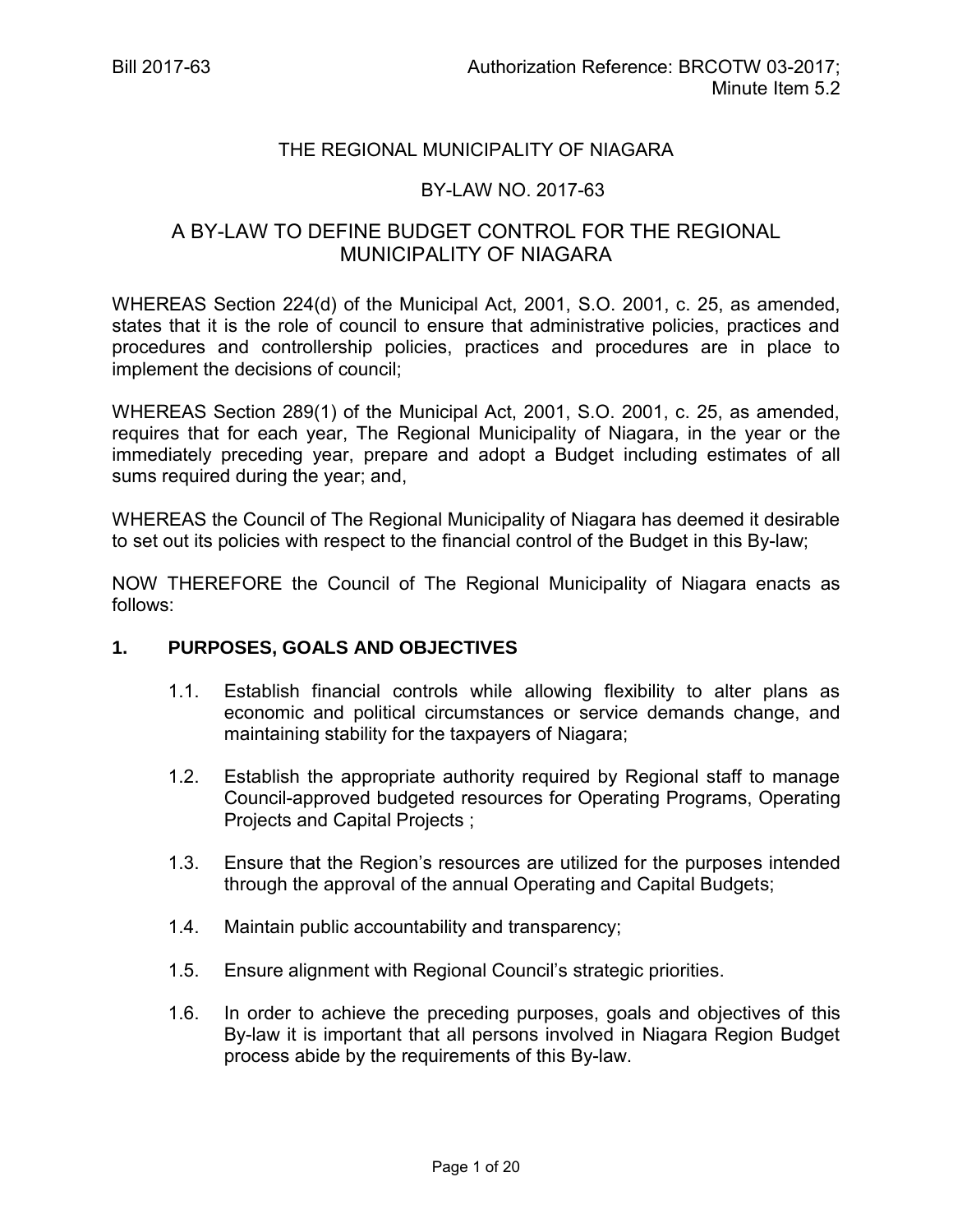## **2. DEFINITIONS**

- 2.1. For the purposes of this By-law:
	- a) "ABCs" means all agencies, boards, commissions and other legal entities that report to and/or are funded directly or indirectly by Niagara Region and as a result impact Niagara Region's Budget process;
	- b) "Act" means Municipal Act, 2001, S.O. 2001, c. 25;
	- c) "Base Budget" means the final approved annual Budget which resides in the Hyperion budgeting system.
	- d) "Budget" means an estimate/plan to allocate resources in advance for the maximum benefit of stakeholders and, as the context requires, refers to the Budget of Niagara Region, a Capital Project, an Operating Project, or a division or other administrative segment of Niagara Region, to which a section or rule within this By-law applies;
	- e) "Budget Adjustment" means a Budget (Operating Programs and Operating Projects) Adjustment or Budget (Capital) Adjustment or both as applicable to the context of the section in which the term is used;
	- f) "Budget Amendment" means a change to the Operating or Capital Budget that results in an increase to expenses funded by Reserves or an increase in the Net Tax Levy for the Operating Budget and an increase to expenses funded by Reserves or debt financing for the Capital Budget;
	- g) "Budget (Operating) Adjustment" means a change in the allocation of Budget resources for Operating Programs and Operating Projects from one Dept ID or account combination to another. A Budget Adjustment must be net zero; it cannot increase or decrease the Net Tax Levy or Net Rate Requisition and can be applied to the Working, Base or Commitment Budget;
	- h) "Budget (Capital) Adjustment" means a change to the Budget for a Capital Project, excluding a Budget Amendment as defined in this By-law, which occurs outside the annual Capital Budget approval process. A Budget Adjustment cannot increase the use of Reserves or debt;
	- i) "Budget (Operating) Amendment" means a change to the Operating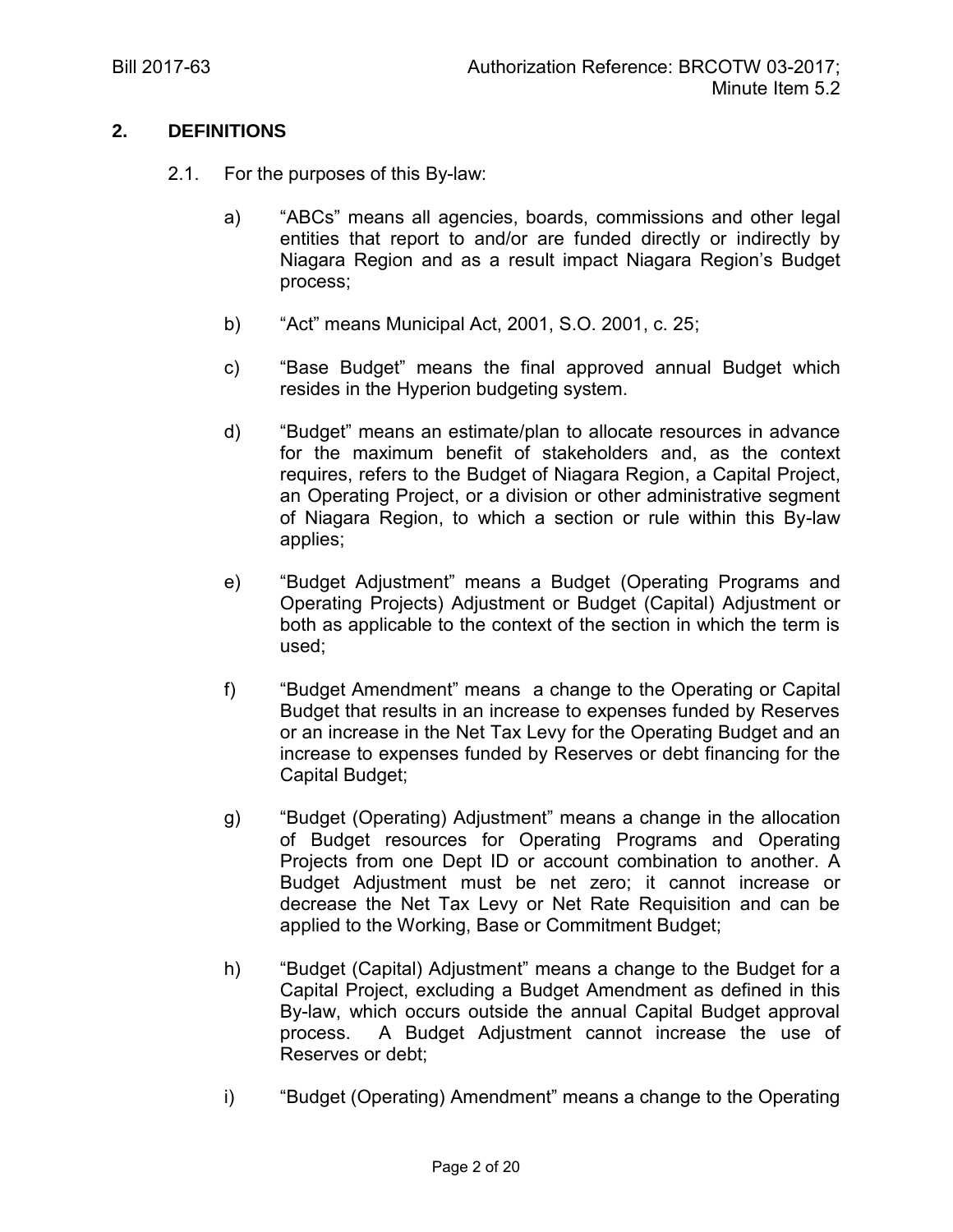Budget that results in an increase to expenses funded by Reserves or an increase in the Net Tax Levy;

- j) "Budget (Capital) Amendment" means a change to the Capital Budget which results in an increase to expenses funded by Reserves or debt financing.
- k) "Budget Owners" means any Niagara Region staff responsible for an Operating or Capital Budget (Dept ID/or project).
- l) "Capital Budget" means a multi-year plan based on the estimated expenditures and offsetting sources of financing for a Capital Project;
- m) "Capital Project" means a project during which expenditures are incurred that result in the creation of a tangible capital asset. The minimum dollar value of a project to be considered capital is defined in the Budget guidelines;
- n) "CV Project" means a Capital Variance Project which is the accumulation of unused monies originally budgeted to specific Capital Projects and subsequently transferred to a CV Project in accordance with subsection 6.6 as an alternative means of managing unforeseen capital costs.
- o) "CAO" means the Chief Administrative Officer of Niagara Region, his/her Designate or any successor position thereto;
- p) "Commissioner" means the head of a department of Niagara Region;
- q) "Commitment Budget" means the encumbrance Budget loaded into the financial system which includes the Objects of Expenditure (OE) subject to Commitment Control. These OEs include 41000AB-Administrative, 44000AB-Operational and Supply, 50000AB-Ocupancy and Infrastructure, 52000AB- Equipment, Vehicles and Technology, 54000AB-Community Assistance, 56000AB-Partnership, Rebate, Exemption and the Work in Process account 18000;
- r) "Corporate Leadership Team" means a team comprised of Niagara Region's Commissioners and CAO whose function is to provide oversight of and leadership to all departments and services at Niagara Region and bring forward recommendations and advice to Council and associated committees, or such other leadership as Niagara Region deems to oversee budgetary control;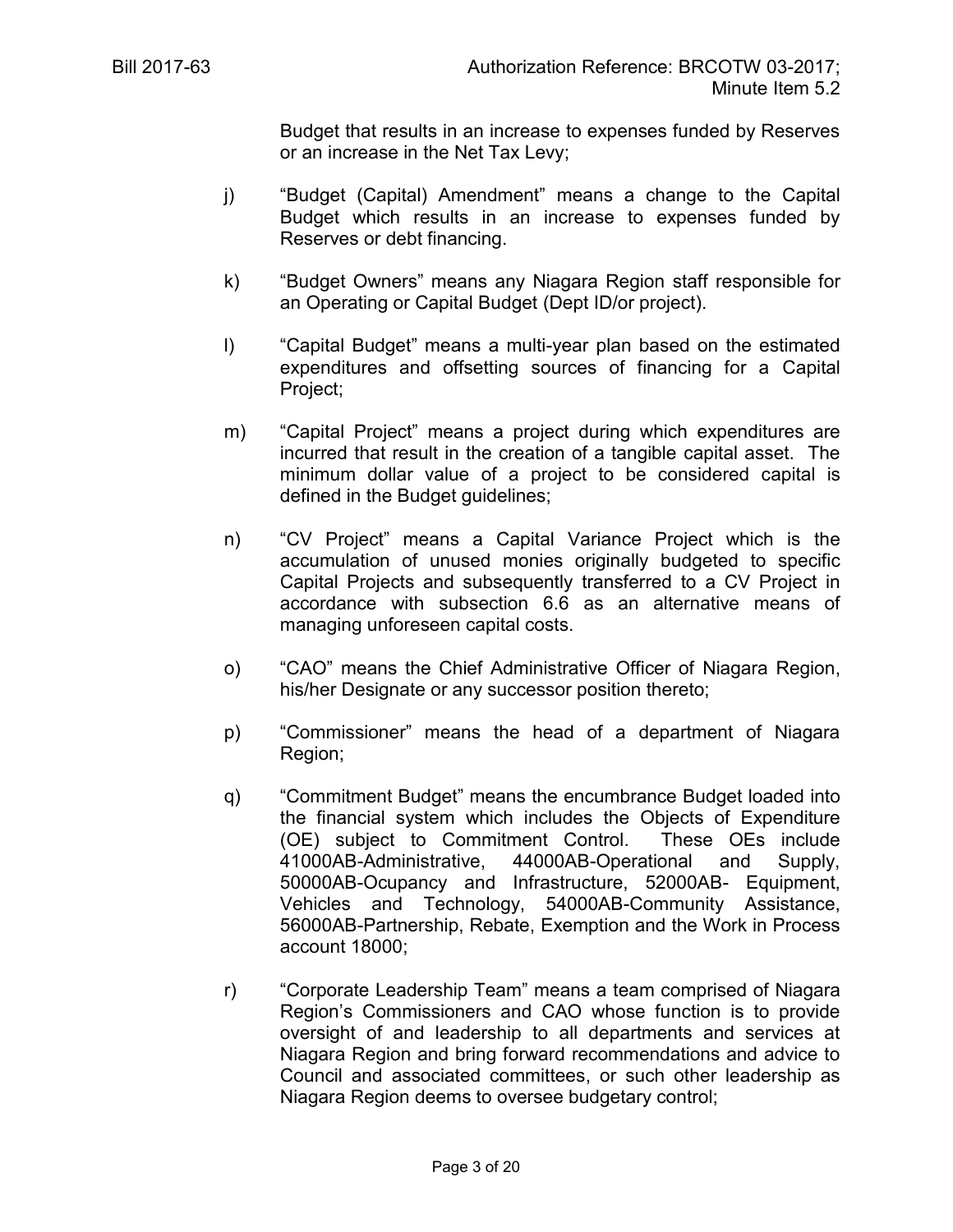- s) "Council" means the Council of The Regional Municipality of Niagara;
- t) "Court Services Program" means the services, including administration, that Niagara Region, as agent, is responsible to provide on its own behalf and on behalf of the Local Area Municipalities in order to facilitate the operation of the Provincial Offences Court. All such services are to be in accordance with the joint operating agreement made between the member municipalities dated April 26, 2000 (as amended from time to time);
- u) "Dept ID" means the form of identification in the financial accounting system which enables the tracking of information according to the cost breakdown of Niagara Region and the ABCs;
- v) "Encumbrance" means an expenditure amount for which there is a legal obligation to spend in the future (e.g. purchase order);
- w) "Fiscal Year" means the reporting period for a particular legal entity or program. Niagara Region's Fiscal Year is January 1 to December 31. The Budget for Niagara Region's Fiscal Year may incorporate other programs, grants or other obligations that may be required to report a Fiscal Year defined within different parameters;
- x) "FTE" means the equivalent of a full-time employee providing service throughout a Fiscal Year. Depending on the category of employee and nature of that employee's service, the fixed number of hours of work tied to an FTE may vary. As per existing union and employee contracts with Niagara Region, the following annual hours are currently considered to comprise an FTE for different categories of employees:
	- i) 35-hour work week  $X$  52 weeks = 1820 hours = 1 FTE
	- ii)  $40$ -hour work week  $X$  52 weeks = 2080 hours = 1 FTE
	- iii)  $37.5$ -hour work week X 52 weeks = 1951 hours = 1 FTE
- y) "Local Area Municipalities" means the municipalities of the Town of Fort Erie, Town of Grimsby, Town of Lincoln, City of Niagara Falls, Town of Niagara-on-the-Lake, Town of Pelham, City of Port Colborne, City of St. Catharines, City of Thorold, Township of Wainfleet, City of Welland, and the Township of West Lincoln;
- z) "Niagara Region" means The Regional Municipality of Niagara;
- aa) "NPCA" means the Niagara Peninsula Conservation Authority;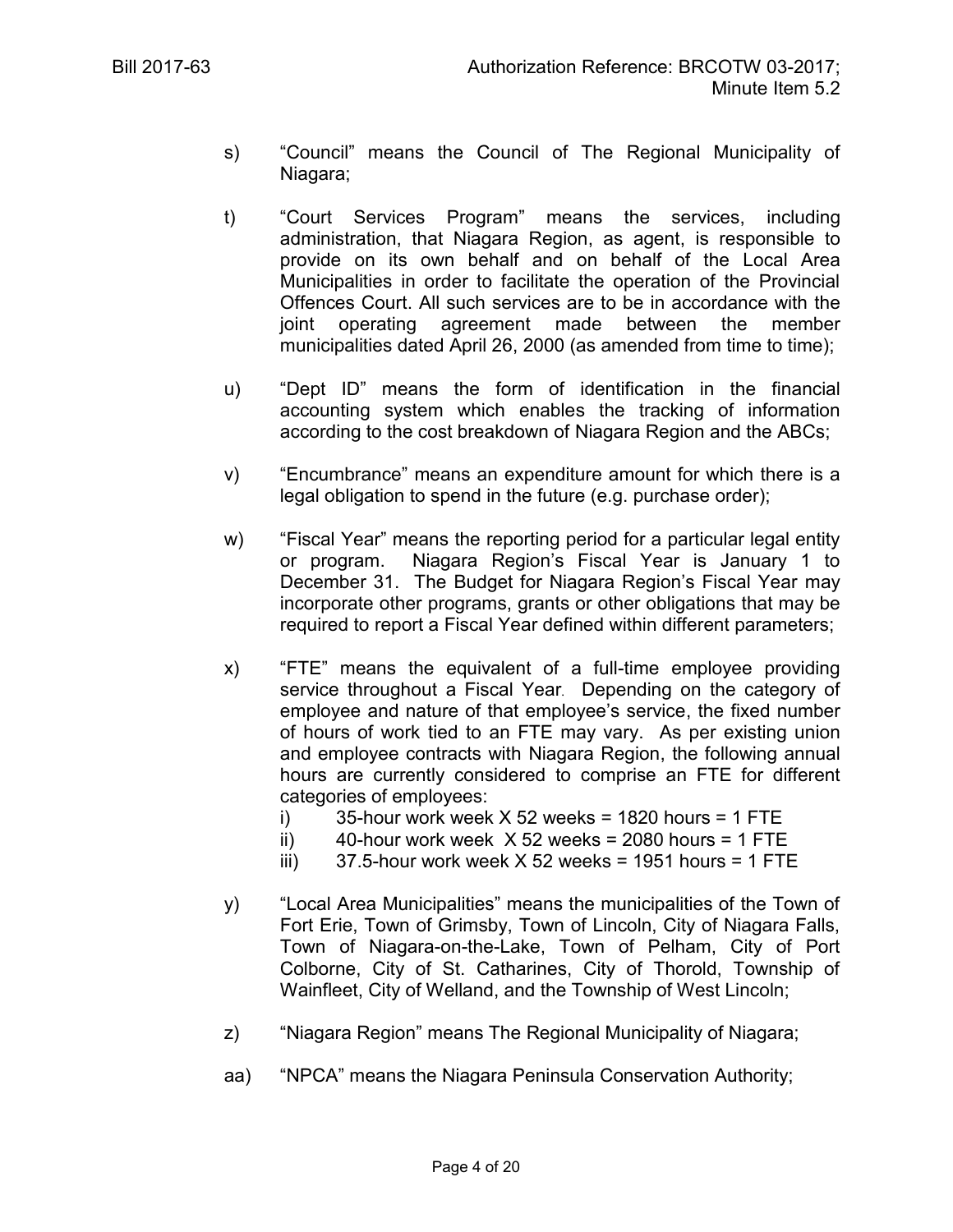- bb) "NRH" means Niagara Regional Housing;
- cc) "NRPS" means the Niagara Regional Police Service;
- dd) "Operating Budget" means a financial plan of current operations that encompasses both estimated revenues and expenditures for a specific period, normally a Fiscal Year;
- ee) "Operating Program" means the sum of activities involved in the achievement of a specific objective which is represented by a portion of one or more Dept IDs of a division/department/operating unit;
- ff) "Operating Project" means a project that is funded from operating revenue, is not Capital in nature, and is incorporated into an Operating Program;
- gg) "Program" means the sum of activities involved in the attainment of a specific objective which is represented by a portion of one or more DEPTIDs of a division/department/operating unit.
- hh) "PSB" means the Regional Municipality of Niagara Police Services Board;
- ii) "Rate Requisition" means the Council-approved invoicing to Local Area Municipalities to be flowed through to residents and businesses for the cost of water, wastewater and waste management services;
- jj) "Reserve" means an allocation of accumulated net revenue that does not require the physical segregation of money or assets;
- kk) "Reserve Fund" means an obligatory fund that is segregated and restricted to meet a specific purpose. Reserve Funds are required by legislation which stipulates that certain contributions received for special purposes' be segregated from the general Reserves of the Region.
- ll) "Special Circumstance" means:
	- i) an event that is exceptional or could not be foreseen and is likely to pose a threat to the health, safety or welfare of the public;
	- ii) an event that, unless immediately addressed, is likely to cause significant loss or damage to property;
	- iii) an event that has disrupted any essential service that needs to be re-established without delay; or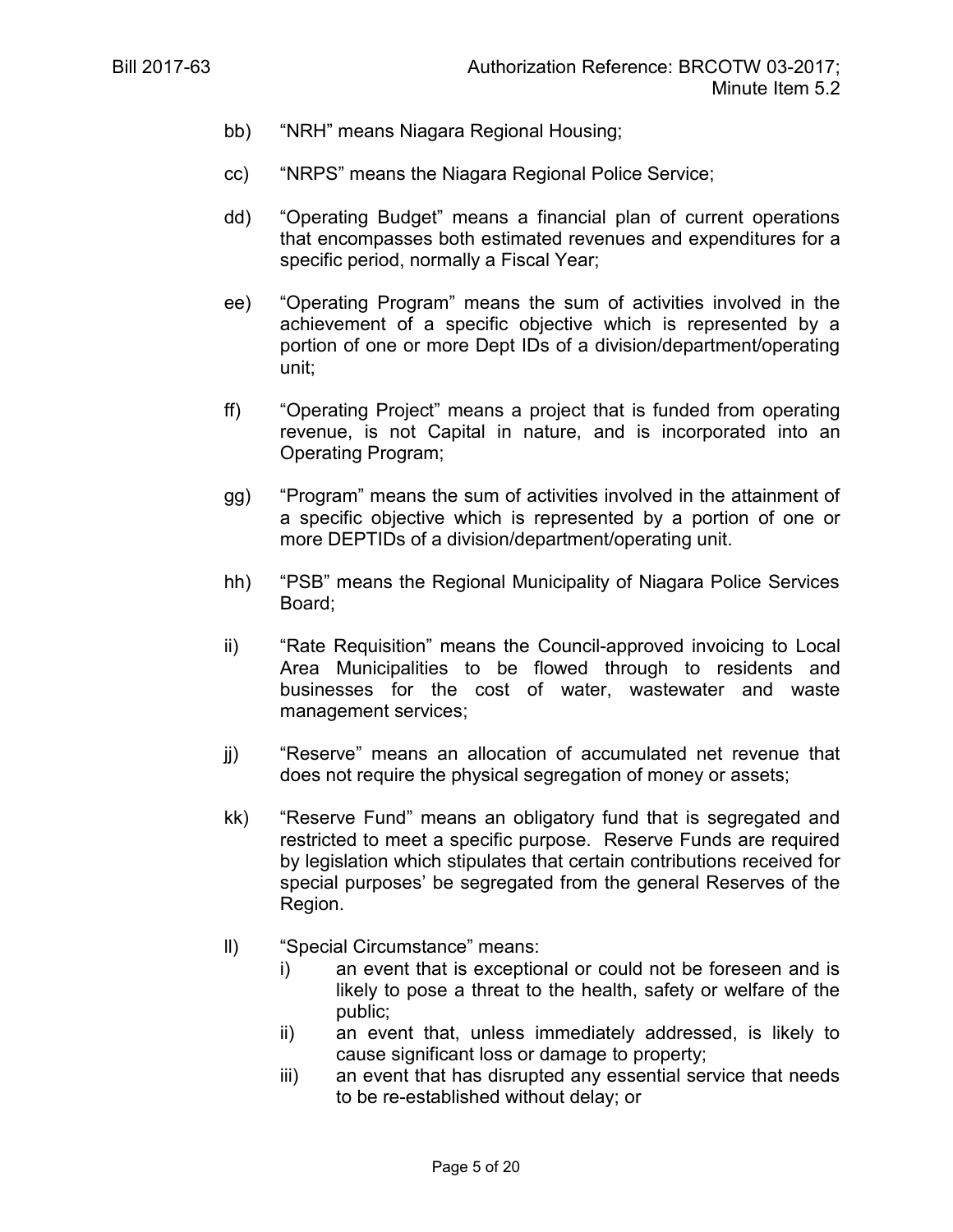- iv) an emergency as defined in the Emergency Management Act, R.S.O. 1990, c. E.8, as amended, or any successor legislation thereto;
- mm) "Tax Levy" means the portion of Niagara Region costs that are unfunded by other levels of government or other sources and requires funding from the residents of the municipality through property taxation;
- nn) "Temporary Staff Position" means a staff position which has a defined period and is not considered permanent;
- oo) "Total Available Project Budget" means, in the situation where an Operating Project will span more than one Fiscal Year for Niagara Region, the total cost of the Operating Project as set forth in a business case for that Operating Project which is required to be approved by Council, as required, pursuant to subsection 6.2(a)(ii);
- pp) "Treasurer" means the Treasurer for The Regional Municipality of Niagara as appointed by by-law;
- qq) "Variance" means a situation where the actual recorded financial results differ from planned financial results as reflected in the Budget;
- rr) "Working Budget" means the Budget that is maintained throughout the year as a basis of comparison when reporting current year actuals. The Working Budget is comprised of the Council approved Budget, Operating Program changes and any Budget Adjustments. The change must net to zero as the Net Tax Levy and Net Rate Requisition cannot be changed without a Budget Amendment
- 2.2. Any defined term herein may be referenced in the plural as the context requires;

#### **3. SCOPE**

- 3.1. This By-law applies to all of Niagara Region's departments and to Niagara Region's directions to the ABCs that report to, or form part of the Budget approval process at Niagara Region.
- 3.2. For further clarity when requesting information that impacts Niagara Region budgets:
	- a) NRH, pursuant to section 2 of the operating agreement between NRH and Niagara Region dated January 23, 2009 (as amended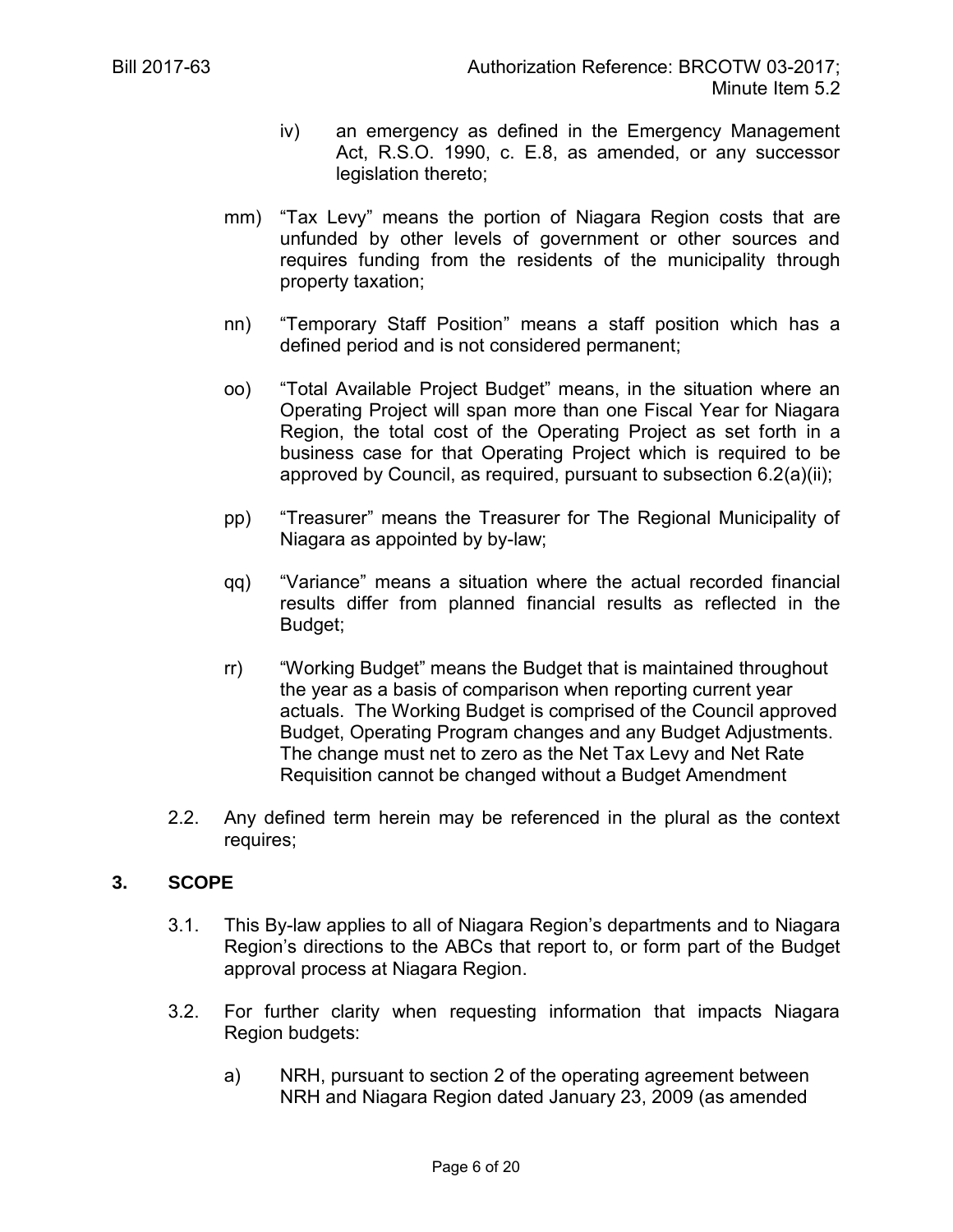from time to time), shall be requested to provide the NRH Budget in compliance with the requirements of this By-law. This By-law does not preclude NRH from having additional reporting requirements to their respective board.

- b) When acting as an agent to carry out the Court Services Program, Niagara Region shall utilize the guiding principles of this By-law. All decisions of Niagara Region regarding the Court Services Program will be made in accordance with the requirements of any agreements with the Local Area Municipalities governing the Court Services Program.
- c) Council has no approval authority over the NPCA Budget, but Niagara Region shall request that the NPCA comply with subsection 6.1 related to timing of Budget submission in order that tax rates may be calculated by Niagara Region in alignment with tax policy and the timing of the billing of taxes by the Local Area Municipalities.
- d) Council approves the total Budget allocated for the PSB and section 39 of the Police Services Act, R.S.O. 1990, c. P.15 permits Niagara Region to require the PSB submit operating and capital estimates to Council in a format and timeframe approved by Council. Accordingly, Niagara Region staff shall convey to the PSB that the format and timing approved by Council are as found within subsections 6.1 and 6.2 (a)(i to vi) of this By-law.

## **4. ENFORCEMENT**

- 4.1. The Budget process, administration and any associated reporting shall be completed in compliance with this By-law and the willful disregard by an employee of Niagara Region or a failure to attempt to comply to the best of that employee's knowledge and ability will be considered a failure to meet the requirements of that person's employment with attendant consequences.
- 4.2. To ensure the prudent fiscal management of Niagara Region's financial resources, this By-law shall be enforced in a manner that supports Niagara Region's policies and By-laws, and applicable regulations, legislation, and accounting standards referenced below or in any successor legislation, policies or by-laws thereto, which include, but are not limited to:
	- a) Municipal Act, 2001, S.O. 2001, c. 25
	- b) Police Services Act, R.S.O. 1990, c. P.15
	- c) Conservation Authorities Act, R.S.O.1990, c. C.27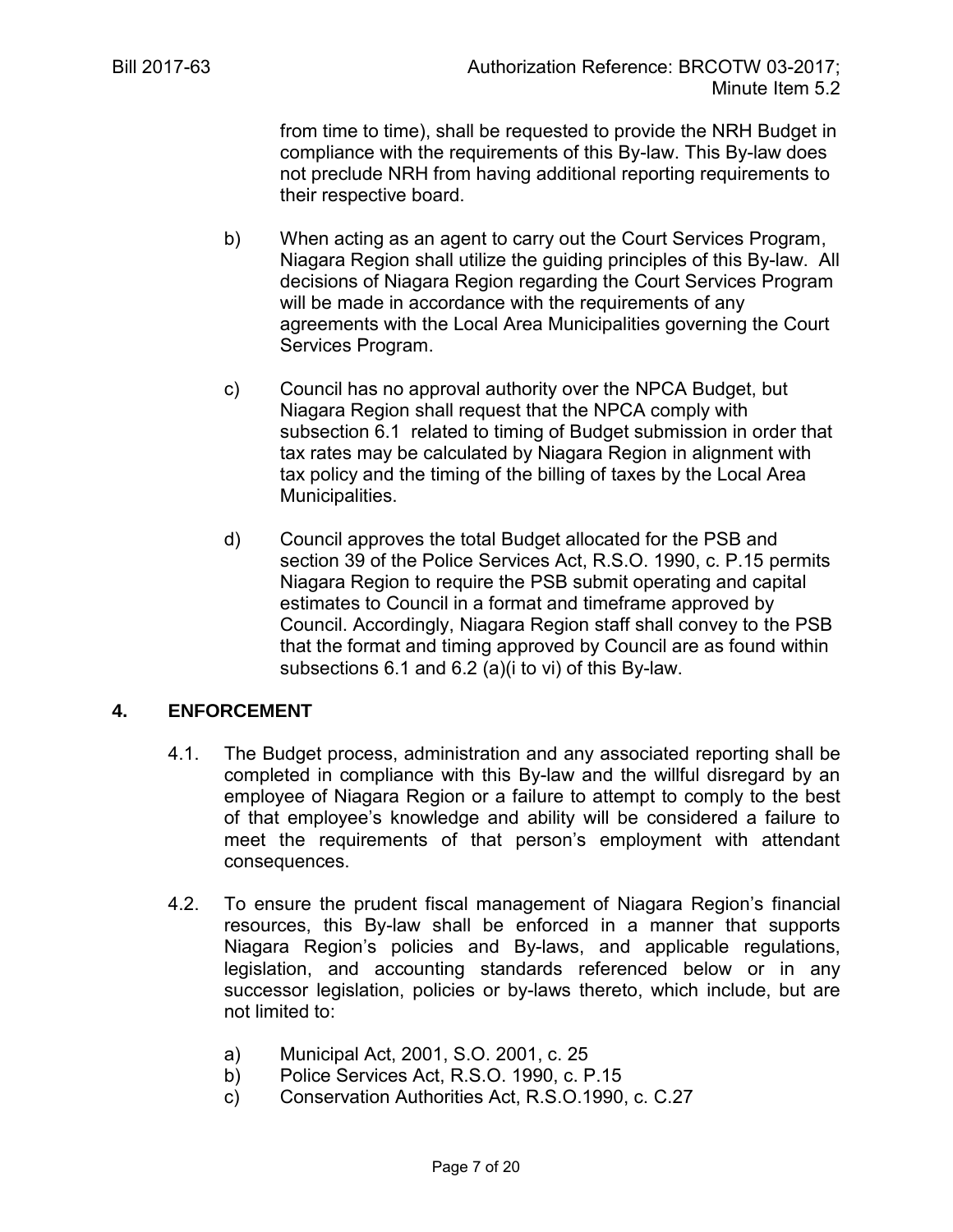- d) Development Charges Act, 1997, S.O. 1997, c.27
- e) Public Notice C3.P09
- f) Procurement Policies and Procedures By-law 02-2016
- g) User Fee By-law (as may be amended from time to time)
- h) Reserve and Reserve Funds Policy C4-002
- i) Surplus/Deficit Policy C3.005
- j) Capital Asset Management Policy C3.C16
- k) Corporate Delegation of Authority C3.C21
- l) Canadian Public Sector Accounting Standards
- m) Other provincial legislation that mandates the responsibility of the Treasurer for the discharge of financial duties

## **5. GENERAL PRINCIPLES**

- 5.1 When determining specific rules and requirements in this By-law the following principles provide guidance:
	- a) Operating and Capital Budgets are approved annually by Council.
	- b) Regional staff are authorized to carry out the day to day business of Niagara Region within the limits of, as approved in the Operating and Capital Budgets, subject to all Niagara Region By-laws and pursuant to the day to day administrative direction and guidance of the CAO;
	- c) Budgets should be prepared to provide sufficient resources to administer any related By-laws or responsibilities in the most efficient way.
	- d) Budget planning, administration and financial management are a primary responsibility of the Corporate Leadership Team.

# **6. BUDGETARY RULES**

- 6.1 The following rules shall be followed to prepare and submit a Budget calendar:
	- a) The Treasurer shall prepare and submit an annual Budget calendar to the Budget Review Committee of the Whole (BRCOTW) or any other committee as directed by Council, for recommendation to Council for approval. The Budget calendar shall at a minimum include the dates for the review of the Operating, Capital (both rate and levy), and ABCs' Budgets.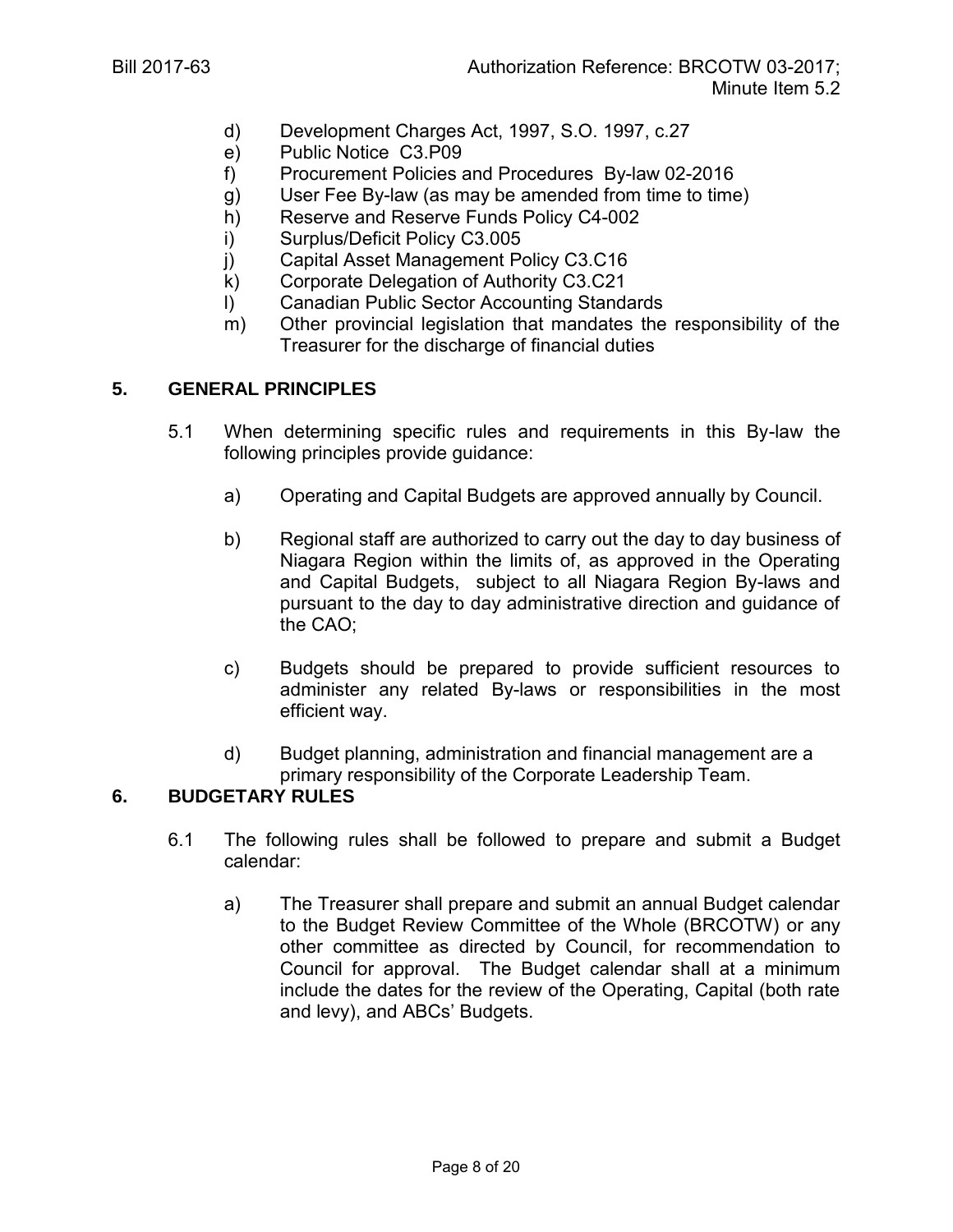- 6.2 The following rules shall be followed to prepare and submit an annual Budget:
	- a) The Operating and Capital Budget shall be submitted annually to Council by the Region's Treasurer to establish the Region's funding or levy pursuant to Niagara finance policies and in alignment with the Region's Enhanced Financial Management Service and shall include:
		- i) Required information related to all Niagara Region departments and ABCs for which Niagara Region provides funding and/or levies taxes on their behalf.
		- ii) Both an Operating and Operating Projects Budget which details and/or includes:
			- A. Financing sources, which may include transfers from Reserves, deferred revenues, user fees, subsidies from other levels of government, grants, donations and cost sharing;
			- B. Expenditures required in-year for Operating Program delivery which may include compensation, administrative, operational and supply, occupancy and infrastructure, equipment, vehicles and technology expenses, community assistance, partnership, rebate, exemption, and financial expenditures;
			- C. Operating business case(s) for the initiation of Niagara Region Operating Project(s) that is/are to be financed from the Operating Budget.
		- iii) A Capital Budget including:
			- A. Expenditures and financing sources for tangible capital asset acquisition, rehabilitation and replacement.
			- B. Replacement of existing assets based on asset management plans.
			- C. Financing sources which may include transfers from Reserves, deferred revenues, debentures, grants, donations and cost sharing.
			- D. Capital business case(s) for the initiation of the Capital Project(s) that rely on Niagara Region Reserves or debt.
		- iv) A multi-year operating forecast.
		- v) A multi-year capital forecast.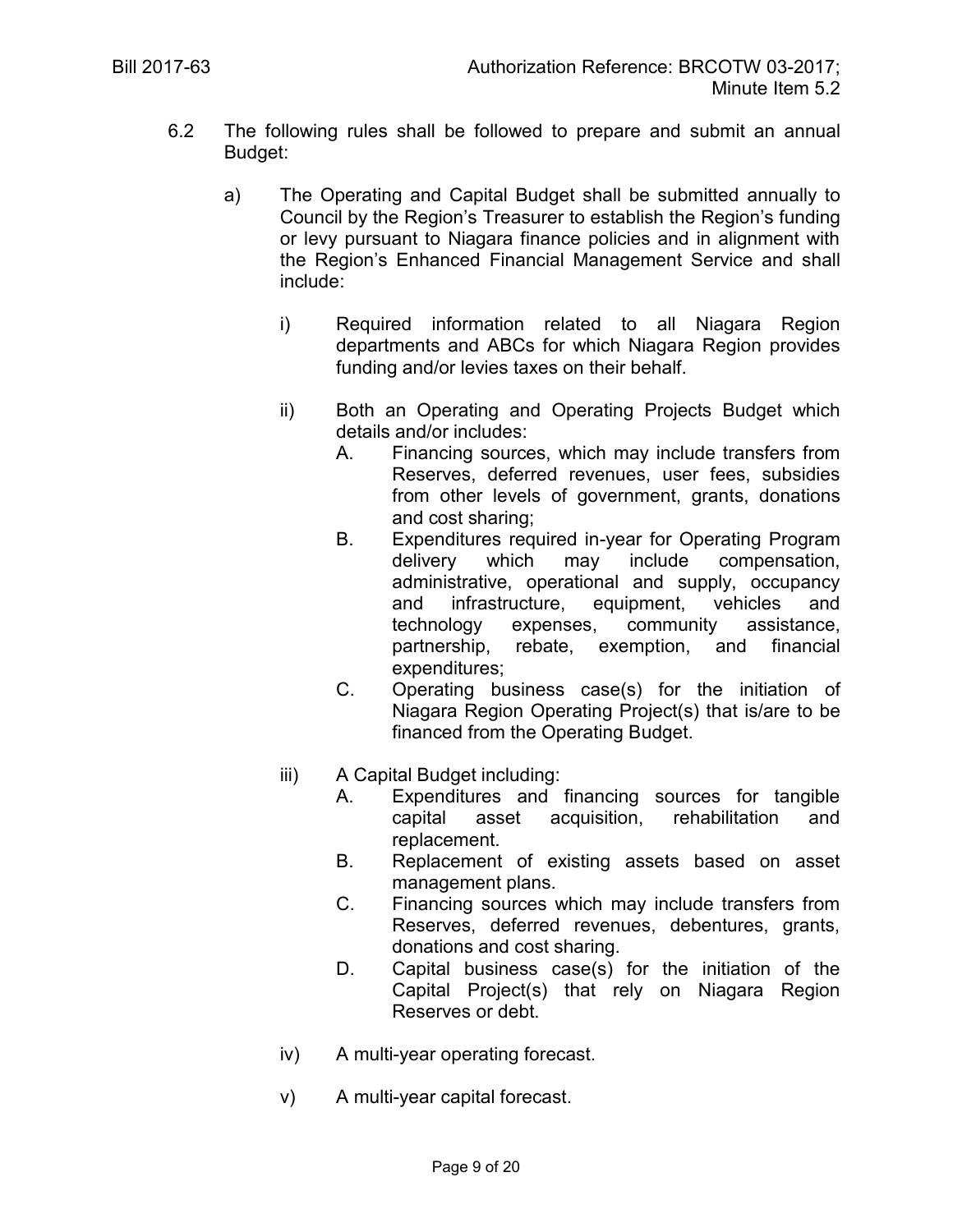- vi) A summary of the permanent and temporary staff complement for information.
- vii) Business cases for Operating Program changes for the current year including business cases for any recommended positions in the Budget that will increase Niagara Region's FTE staff complement.
- viii) The reporting of debt and Reserves as determined by Management.
- ix) A report on any expenses excluded, allowable as per Ontario Regulation 284/09 "Financial Disclosure Requirements".
- . 6.3 The following rules shall be followed to prepare and submit expenditures prior to Budget approval:
	- a) Prior to Council's approval of the Operating Budget by-law, a current year's expenditures may be incurred if a Budget for a similar item existed in the previous year's Operating Budget and the expenditure is at the same service level as the prior year and does not exceed 50 per cent (50%) of the amount appropriated in the previous year's Operating Budget.
	- b) Expenditures prior to Council's approval of the consolidated Capital Budget by-law may be permitted if an individual Capital Project is deemed a priority by Council and specifically approved by Council in advance of the general Capital Budget by-law.
	- c) Expenditures prior to Council's approval of the consolidated Operating Budget by-law for an Operating Project may be permitted if an individual Operating Project is deemed a priority by Council and specifically approved by Council in advance of the general Operating Budget by-law.
- 6.4 The following rule shall be followed to establish Budget flexibility within an approved Budget:
	- a) A corporate allocation for strategic initiatives may be established annually, subject to Council's approval, to provide flexibility to fund new in-year operating or capital initiatives. Allocations of the funds will be approved by Council as a Budget Adjustment and expended in accordance with the Purchasing By-law.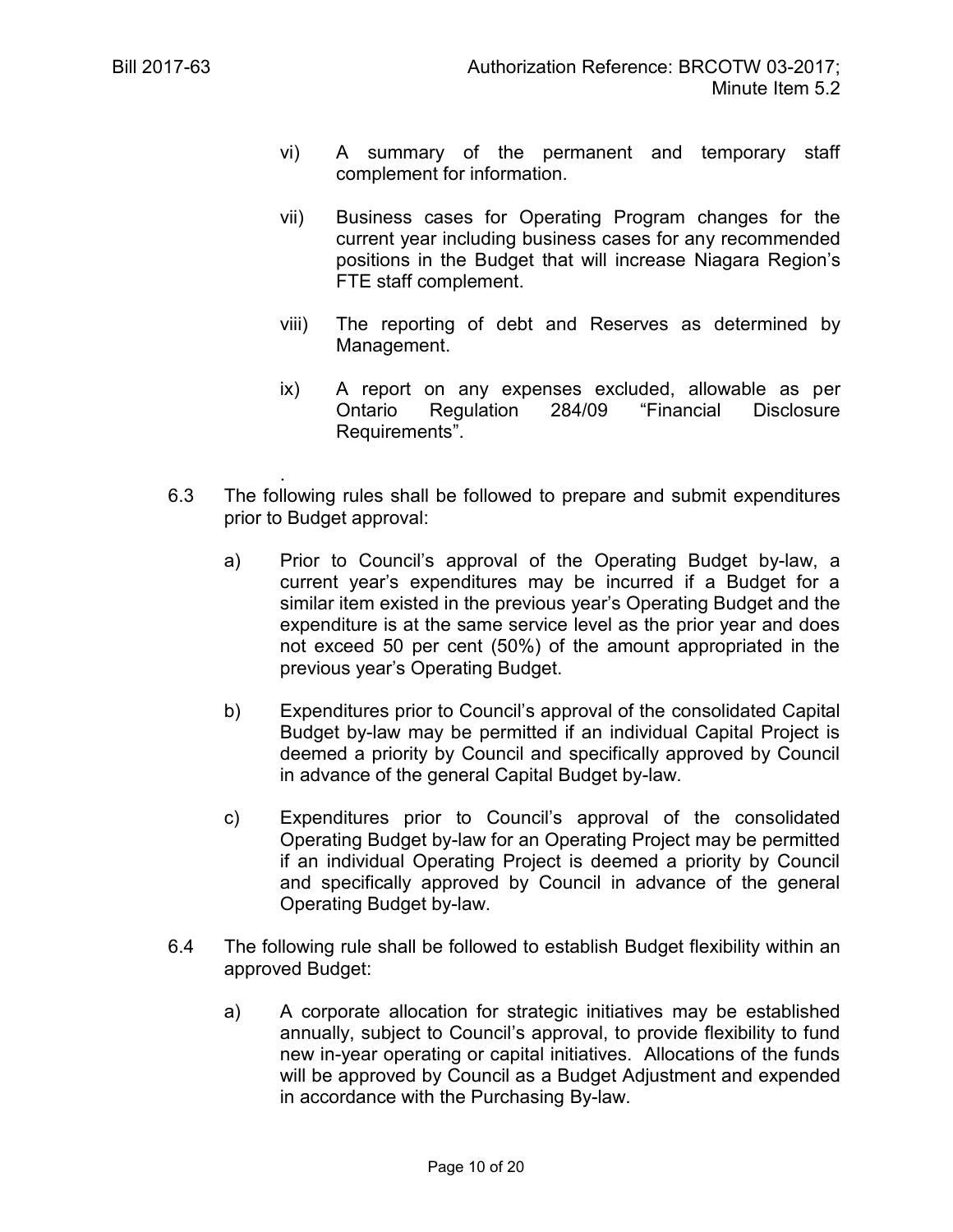- 6.5 The following rules shall be followed when preparing and submitting Budget Adjustments:
	- a) General guiding principles applicable to Budget Adjustments:
		- i) The annual planned allocation of resources to Operating Programs, services and projects is based on a set of assumptions that may not always match actual results. Thus, Variances between the Budget and the actual expenditures will exist. Commitment Budgets are managed at the divisional level in Operating Budgets and at the project level in Capital Budgets. Budget Owners have the authority to manage their approved Budgets within these levels; however, from time to time the Budgets for some line accounts may be restated to reflect the current state of operations.
		- ii) Budget Adjustments cannot have an effect on the Councilapproved Tax Levy or Rate Requisitions;
		- iii) Budget Adjustments cannot have an effect on transfers from Reserves and debt financing except in the following circumstance:
			- A. Where the balance in a Reserve is identified for debt substitution for a Capital Project, a Budget Adjustment can be done to transfer from the Reserve to the Capital Project. This will lower the debt financing and increase the Reserve financing for an equal amount and can be done at any time during the Fiscal Year subject to Council's approval.
		- iv) Budgets should include estimated grants and other revenue sources. Where practical, shortfalls in revenue should be mitigated by restraint in spending for the related Operating Program area. Revenue shortfalls shall not be recorded as Budget Adjustments, but will be reported in the quarterly financial updates with the strategy to mitigate at a corporate level.
	- b) Budget (Operating) Adjustments are permitted in the following circumstances:
		- i) To adjust the Budgets between departments with the approvals as per Appendix B, the "Corporate Delegation of Authority for Budget Adjustments and Amendments" up to \$1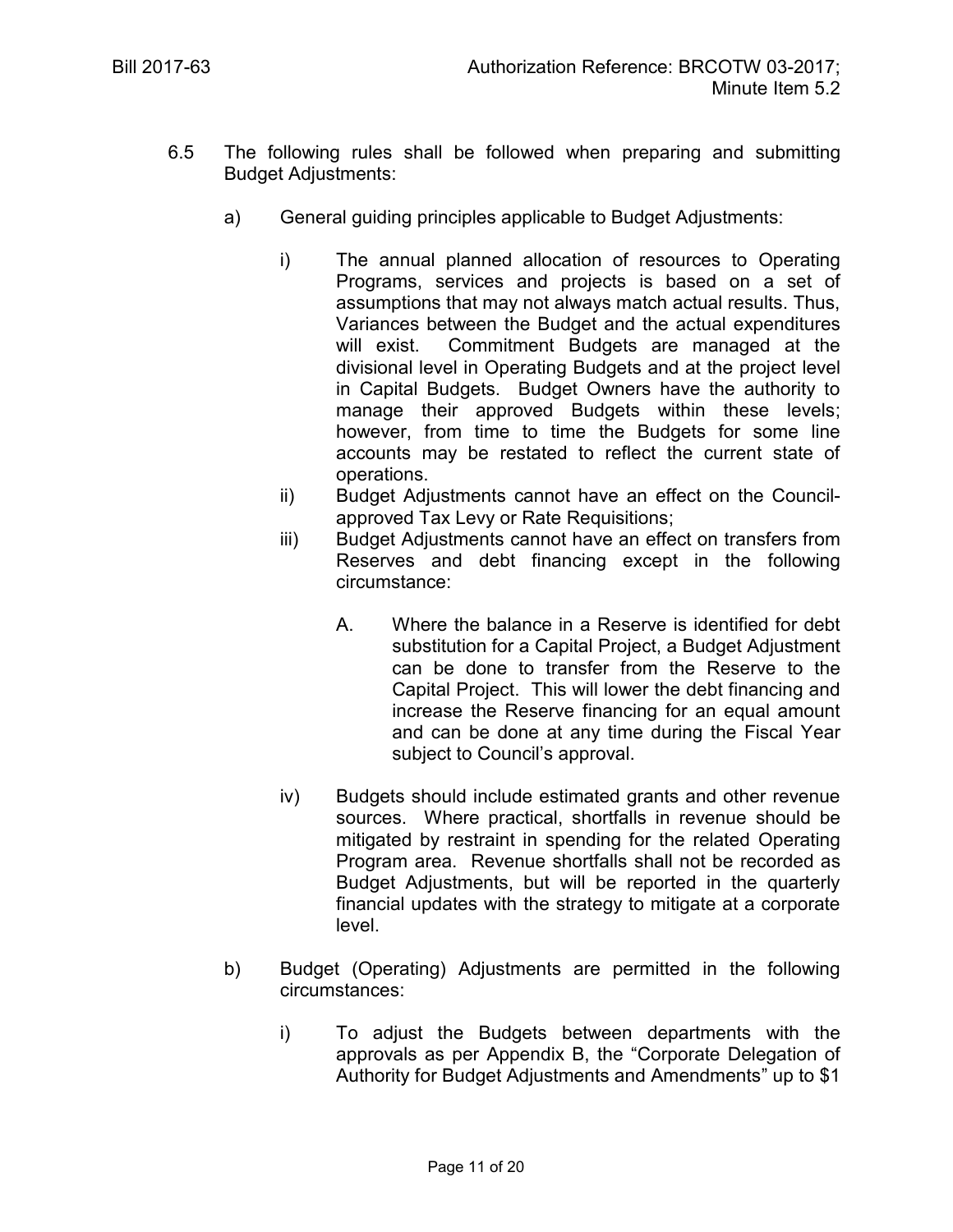million. Budget Adjustments greater than \$1 million require Council's approval.

- ii) To adjust the Budget between divisions within a Niagara Region department or within NRH with the approval of the Commissioner up to \$1 million. Amounts in excess of \$1 million require the approval of Council or the respective Board.
- iii) To adjust the Budget for the effect of FTE changes as per the Corporate Delegation of Authority Policy.
- iv) To adjust the Budget if a spending obligation in the form of a purchase order, contract or other legally binding commitment has been made against the current year's Operating Budget but the product or services will not be received until the following year. In this case Budget funds are transferred to the Encumbrance Reserve and Encumbrances approved as part of the year-end transfer report will be deemed Budget Adjustments for the year goods or services are received.
- v) Where an in-year Special Circumstance occurs that was not previously identified, and is recommended not to be delayed until a subsequent Budget it will be accommodated through a budget adjustment with the approval of Commissioner (ERMS) and Treasurer. Appendix B, the "Corporate Delegation of Authority for Budget Adjustments and Amendments" is to be followed for approval of the Special Circumstance Budget Adjustments.
- vi) To adjust the Budget for the use of year-end surpluses as approved by Council in the year-end transfer report.
- vii) If the funding source for a Capital Project is identified in the Operating Budget in-year (i.e. after Budget approval), a Budget Adjustment is required in both the Capital Budget (to reflect the transfer from the operating fund) and the Operating Budget (to reflect the transfer to the capital fund). Budget Adjustments less than \$250,000 for a new in-year Capital Project funded from the Operating Budget are to be approved by the Commissioner and Treasurer. Budget Adjustments greater than \$250,000 for a new in-year Capital Project funded from the Operating Budget are to be approved by Council.
- viii) To adjust the Budget for an approved multi-year Operating Project when the annual costs are forecast to exceed the annual Budget, but the cumulative expenditures will not exceed the total project Budget.
- ix) Refer to subsection 6.6(a) for Operating Program and Operating Project Budget Adjustments for in-year receipt of funding.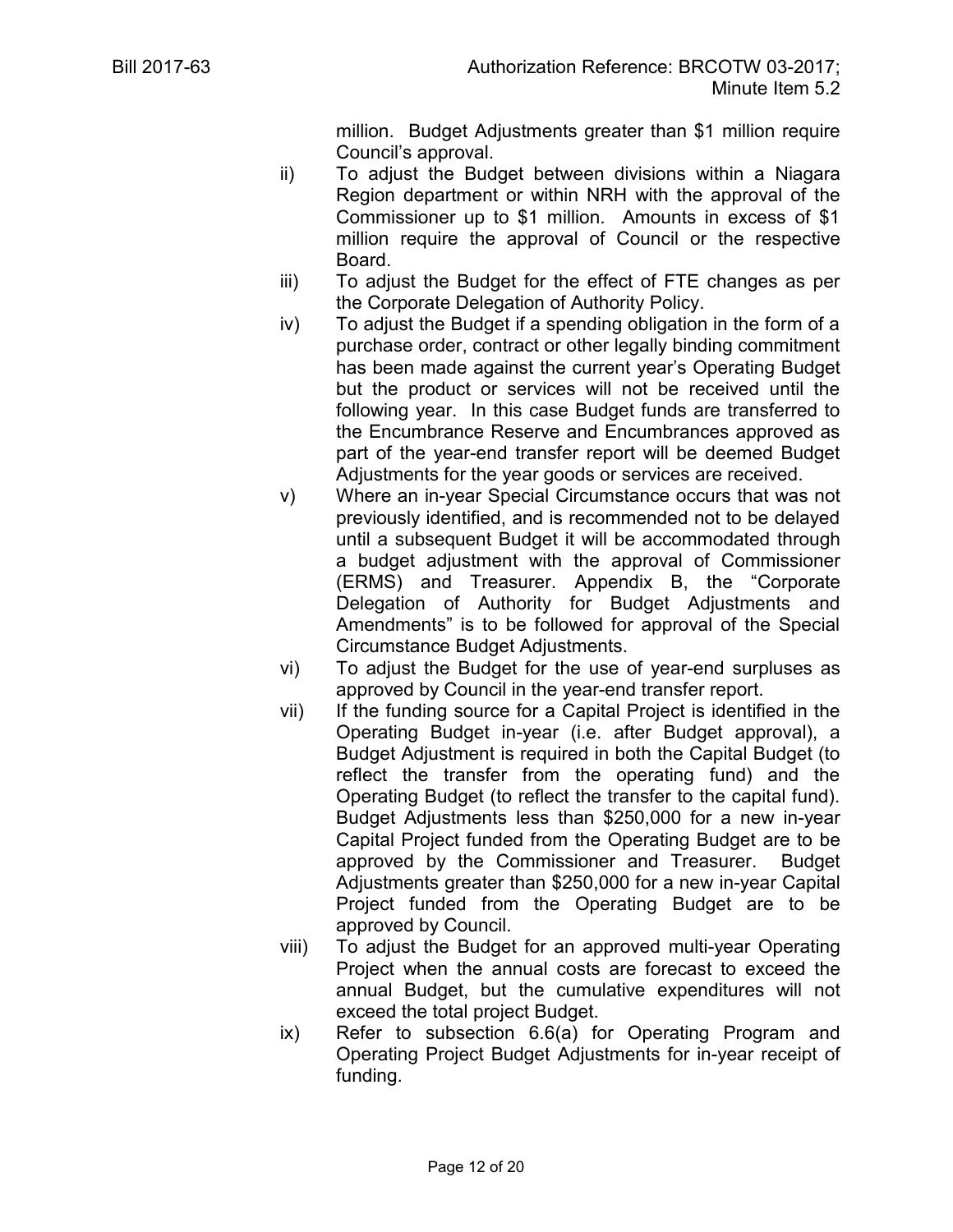- c) Budget (Capital) Adjustments are permitted in the following circumstances:
	- i) To reduce a Capital Project Budget and transfer the Budget reduction amount to the applicable CV Project, specifically:
		- A. When a Capital Project is in the warranty period, any remaining Budget will be reduced through a Budget (Capital) Adjustment to the applicable CV Project. During the warranty period, the Capital Project is permitted to draw on CV Project funds up to the amount of the original Budget reduction for any warranty expenditure without further approvals. Where warranty expenditures exceed the Budget reduction by an amount less than \$250,000, the Budget may be adjusted through the applicable CV Project. Where warranty expenditures exceed the \$250,000 CV Project limitation, the rules on Budget (Capital) Amendments shall apply.
		- B. When a Capital Project is complete, any remaining Capital Budget that is no longer required will be reduced through a Budget (Capital) Adjustment to the applicable CV Project;
		- C. When a portion of a Capital Project Budget for a Capital Budget that is neither complete nor in the warranty period is no longer required because of changed circumstances, any remaining Budget will be reduced through a Budget (Capital) Adjustment to the applicable CV Project;
	- ii) Separate CV Projects may be created in accordance with subsection 6.5(c) or for Capital Projects arising from each of the following sources:
		- A. Capital Projects associated with wastewater management which shall be referred to as CV Sewer;
		- B. Capital Projects associated with water management which shall be referred to as CV Water;
		- C. Capital Projects associated with waste management which shall be referred to as CV Waste;
		- D. Capital Projects funded through the Levy shall be referred to as CV Levy;
	- iii) To adjust the Budget for a Capital Project with a funding shortfall of less than \$250,000 with the approval of the Commissioner and Treasurer where funding is available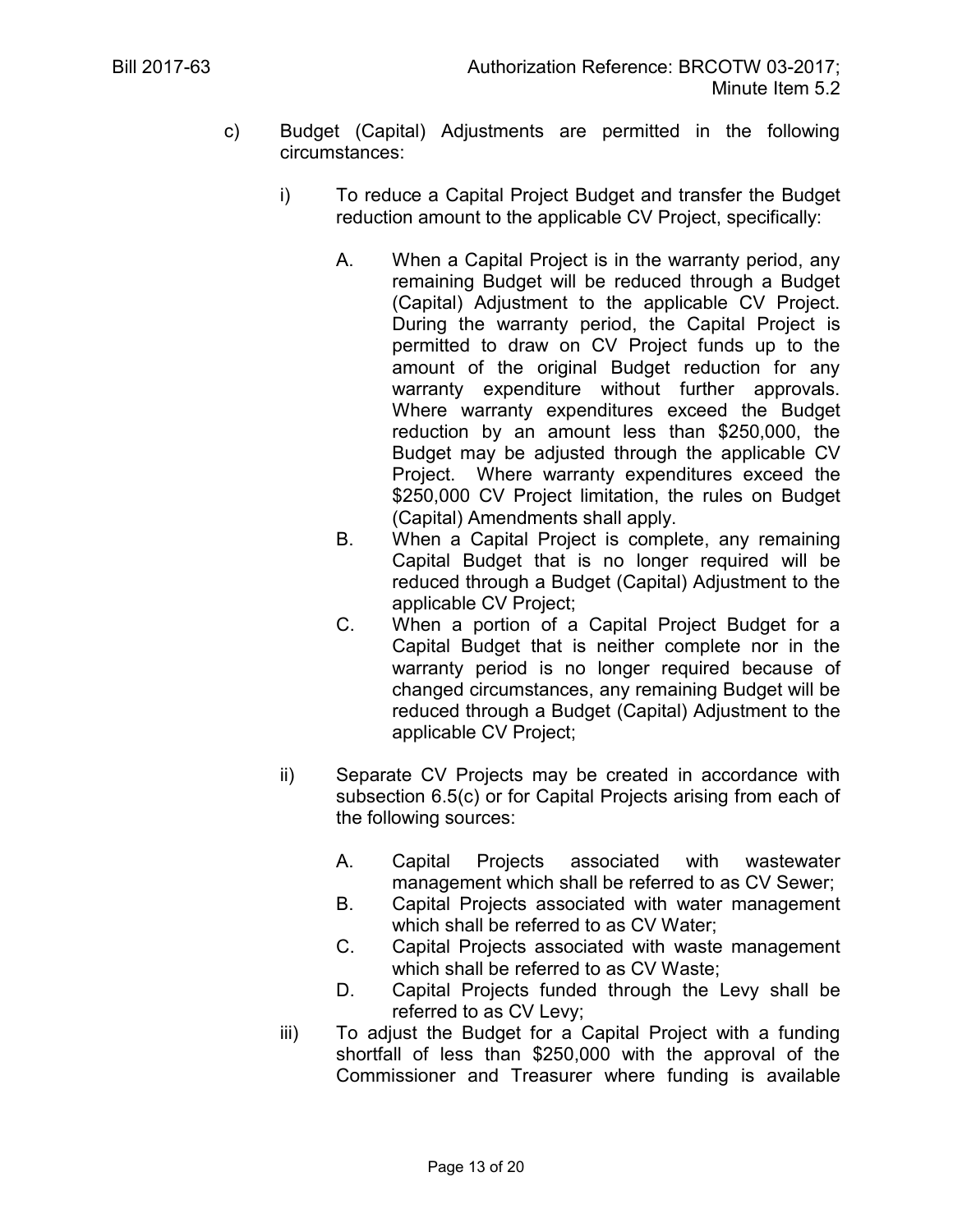from the applicable CV Project or for funding shortfalls greater than \$250,000 with the approval of Council.

- iv) To adjust the Capital Budgets for NRPS, NRH and Court Services Programs using a draw on the CV Project. Any amount drawn on the CV Project by an ABC is to be repaid by way of the next close-out of the ABC Capital Projects. The approval thresholds in subsection 6.5(c)(i)(A) will apply.
- v) Where an in-year Special Circumstance occurs that was not previously identified, and is recommended not to be delayed until a subsequent Budget, it will be accommodated through a budget adjustment with approval of the Commissioner (ERMS) and Treasurer. The Procurement By-law purchasing and execution authority for Special Circumstances is to be followed for approval of the Special Circumstance Budget Adjustments.
- vi) Where a funding source for an Operating Project is identified in the Capital Budget in-year (i.e. after Budget approval), a Budget Adjustment is required in both the Operating Budget to reflect the transfer from the capital fund and in the Capital Budget to reflect the transfer to the operating fund. Budget Adjustments less than \$250,000 for a new in-year Operating Project funded from the Capital Budget are to be approved by the Commissioner and Treasurer. Budget Adjustments greater than \$250,000 for a new in-year Operating Project that are funded from the Operating Budget require Council's approval.
- vii) Refer to subsection 6.6(b) for Capital Budget Adjustments for in-year receipt of funding.
- 6.6 The following rules shall be followed to prepare and submit Budget Adjustments (Capital and Operating) for in-year receipt of funding:
	- a) In-year receipt of grant funding for Operating Programs and Operating Projects may result in the creation or broadening in scope of an Operating Program or Operating Project in accordance with and when required by, with the terms of the funding received. If the funding is not included in the Council-approved annual Budget, with the approval of the Commissioner and Treasurer (for amounts not exceeding \$1 million), the Budget will be adjusted to reflect the additional revenue and expenses. Amounts exceeding \$1 million will be adjusted with Council's approval. The Operating Program or Operating Project end date must coincide with the end date of the funding to ensure alignment with the grant requirements and adjustments will be made as required to defer revenue and adjust future year Budgets. Any surplus funds at the end of the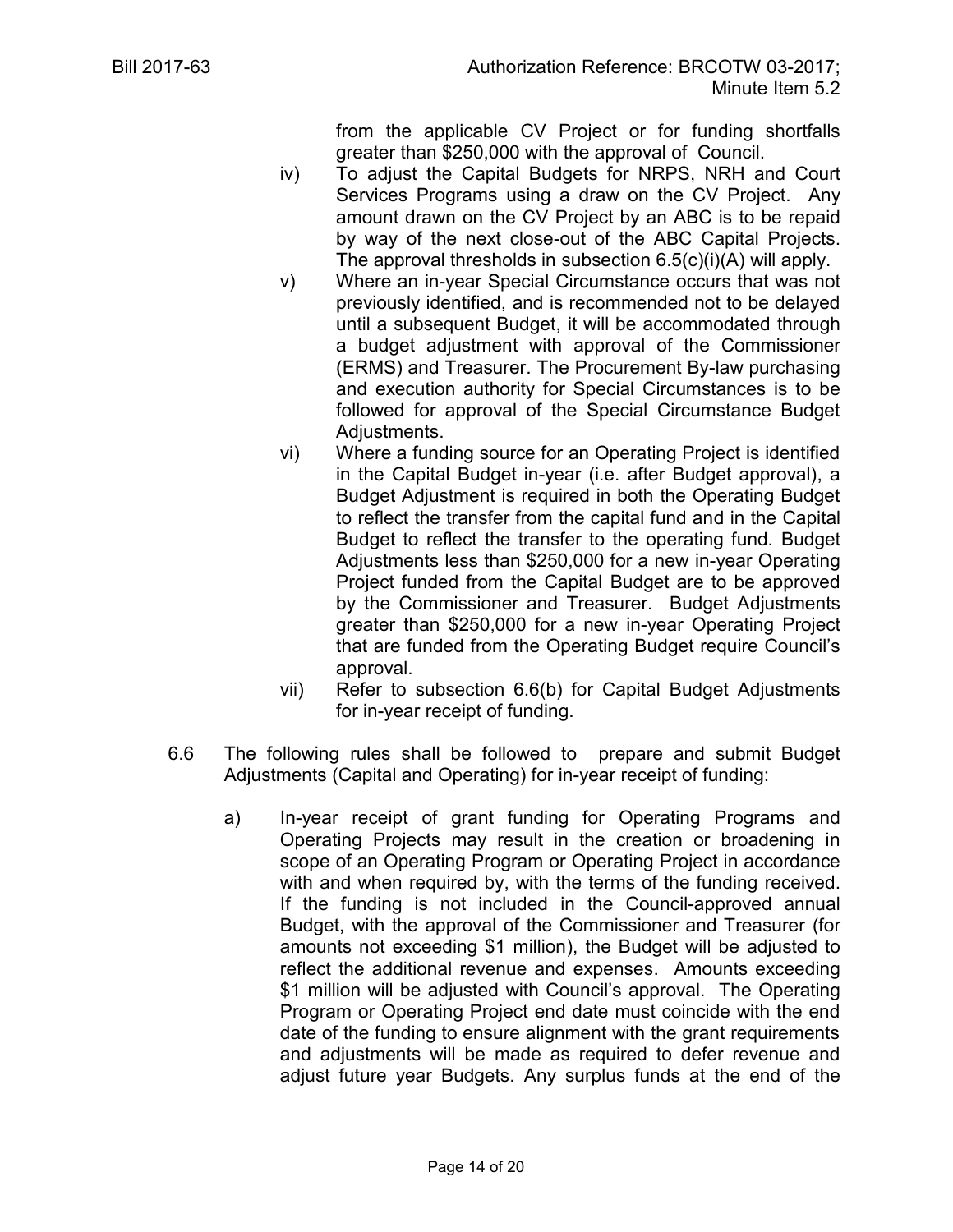project must be managed in accordance with the terms of the grant funding.

- b) In-year receipt of funding for Capital Projects may result in the creation or broadening in scope of a Capital Project in accordance with and when required by the terms of the funding received. If the funding is not included in the Council-approved annual Budget, with the approval of the Commissioner and Treasurer (for amounts not exceeding \$1 million) a Budget Adjustment will be made to reflect the additional revenue and expenses. Amounts exceeding \$1 million will be adjusted with Council's approval.
- 6.7 The following rules shall be followed to prepare and submit Budget Amendments:
	- a) Budget (Operating) and Budget (Capital) Amendments exclude adjustments as defined above, require Council's approval and should result from extraordinary situations, including but not limited to Special Circumstances.
	- b) A Budget Amendment results in an increase to operating or capital expenses funded by Reserve (excluding deferred revenue), debt or an increase to the Tax Levy or Rate Requisition.
	- c) A report is required to be submitted to either the respective standing committee or Council for consideration of the approval of the amendment.
	- d) All Budget Amendments require notice to be provided in accordance with Niagara Region's Public Notice Policy.
	- e) When a Budget Amendment occurs, no modifications will be required to the Budget by-law unless the Tax Levy, debt, or Rate Requisition amount is affected.
	- f) Any Budget Amendments for FTEs are to be approved in accordance with the Corporate Delegation of Authority Policy.
- 6.8 The following rule shall be followed to prepare and submit Special Circumstance Expenditures:
	- a) In the event of a Special Circumstance operating or capital purchase, the Budget Owner must ensure compliance with Niagara Region's Procurement Policies and Procedures By-law.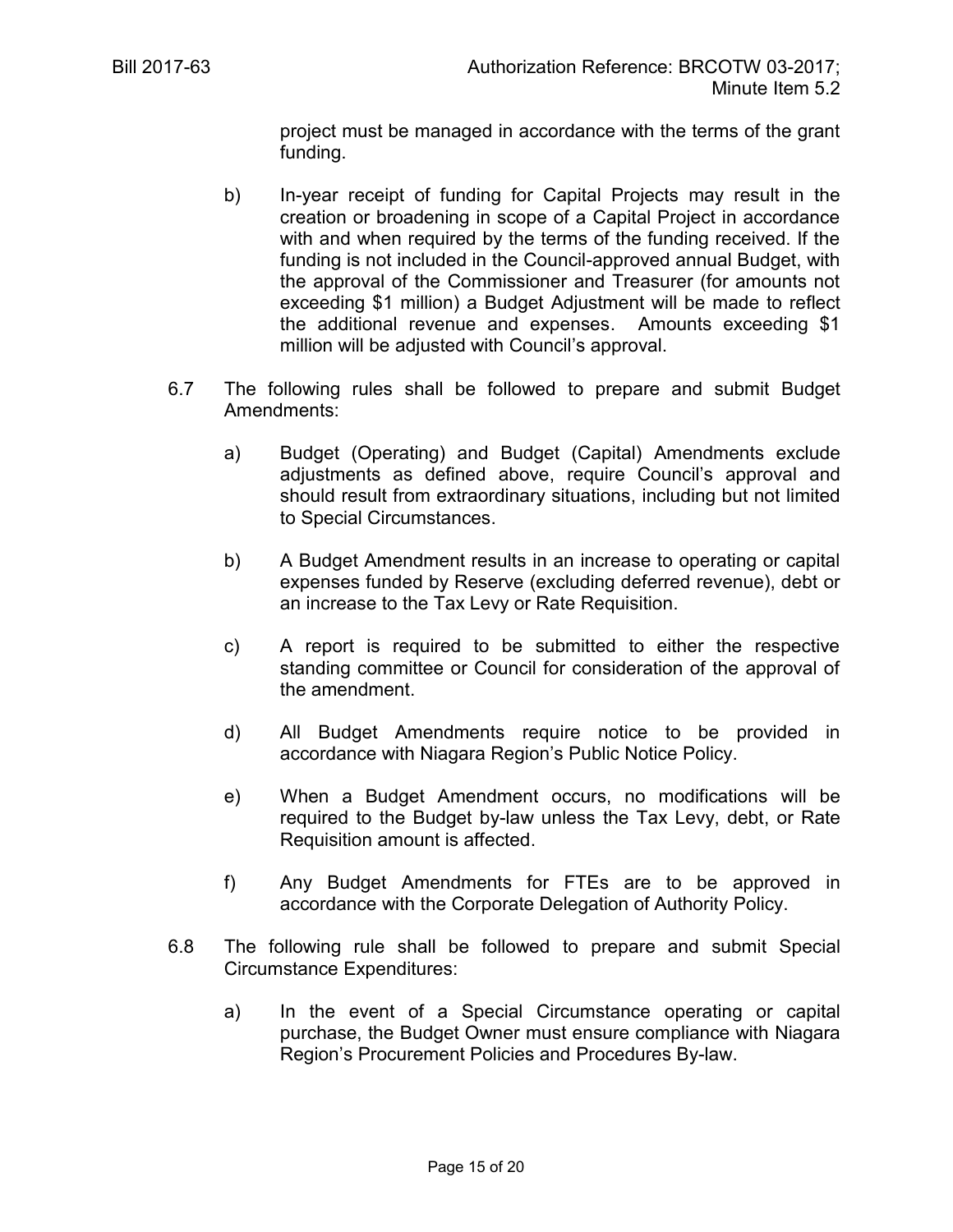- 6.9 The following rule shall be followed to prepare and submit in-year Budget reporting:
	- a) All in-year Budget Adjustments are reported to Council via a quarterly financial report *to the Corporate Services Committee*.
	- b) Operating, capital, debt and Reserve actual results in comparison to Budget and forecasts for the balance of the year will be reported to Council via a quarterly financial report. Forecast will be used to facilitate Budget Adjustments or Budget Amendments and opportunities to mitigate revenue shortfalls.

## **7. RESPONSIBILITIES**

7.1 Responsibilities associated with the Budget process shall be carried out in accordance with Appendix A attached hereto and forming part of this Bylaw.

## **8. REGIONAL COUNCIL DISCRETION**

8.1 Nothing in this By-law, including all delegations of authority included herein, shall fetter the absolute discretion of Regional Council to direct staff to do a Budget Adjustment or Budget Amendment on such terms and conditions as may be determined by Council.

#### **9. SEVERABILITY**

9.1 If any Section or Sections of this By-law or parts thereof are found by an adjudicator of competent jurisdiction to be invalid or beyond the power of Council to enact, such Section or Sections or parts thereof shall be deemed to be severable and all other Sections or parts of the By-law shall be deemed to be separate and independent there from and shall continue in full force and effect unless and until similarly found invalid or beyond the power of Council to enact.

## **10. SHORT TITLE**

10.1 The short title of this By-law is "Budget Control By-law".

## **11. BY-LAW REVIEW**

11.1 The Treasurer shall review the effectiveness of this By-law at least every five (5) years and report to Council as necessary.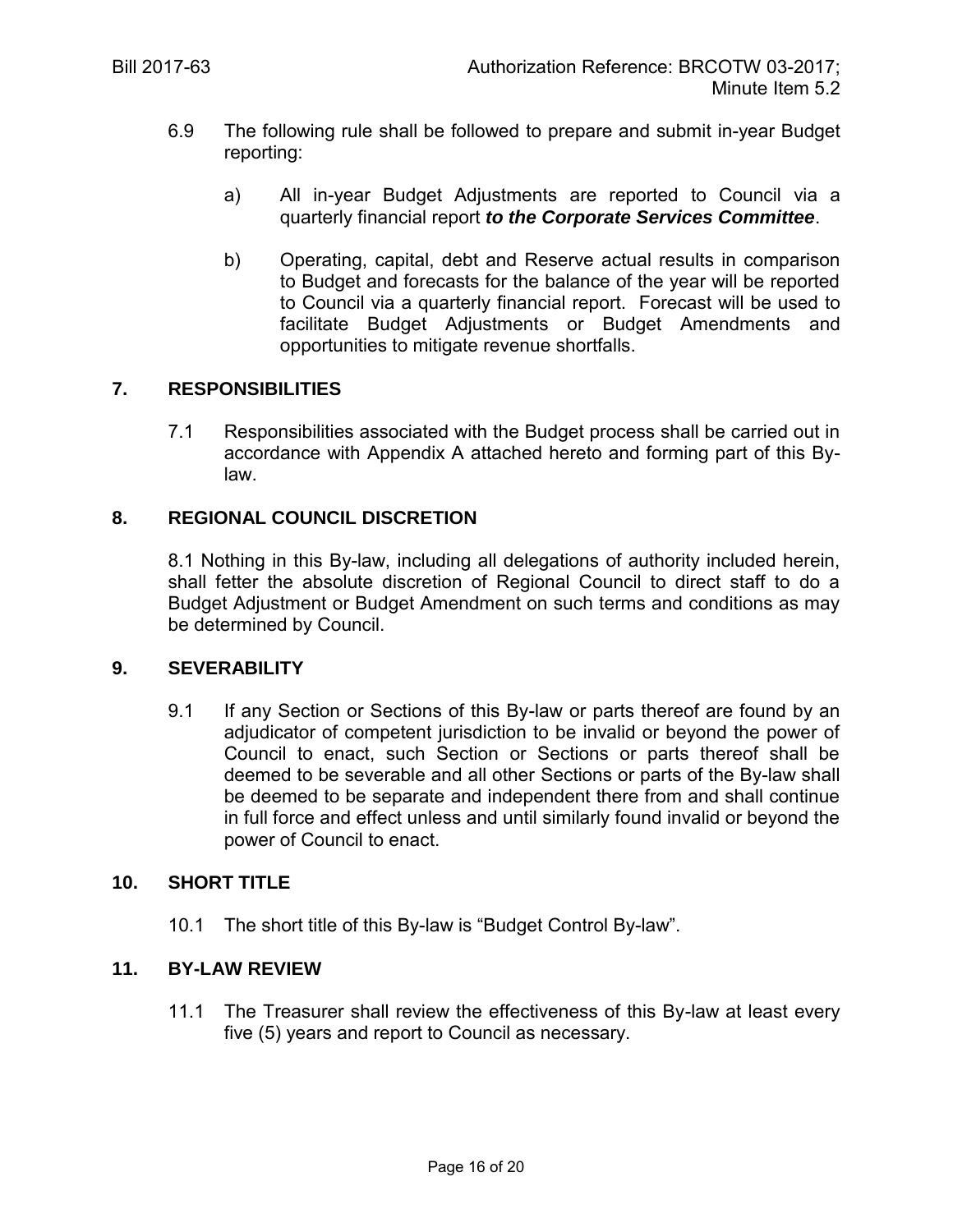# **12. EFFECTIVE DATE**

12.1 This By-law shall come into force and effect on the day upon which it is signed.

THE REGIONAL MUNICIPALITY OF NIAGARA

 $\ddot{\phantom{a}}$ Alan Caslin, Regional Chair

 $\ddot{\phantom{a}}$ Laura Bubanko, Regional Clerk

Passed: July 20, 2017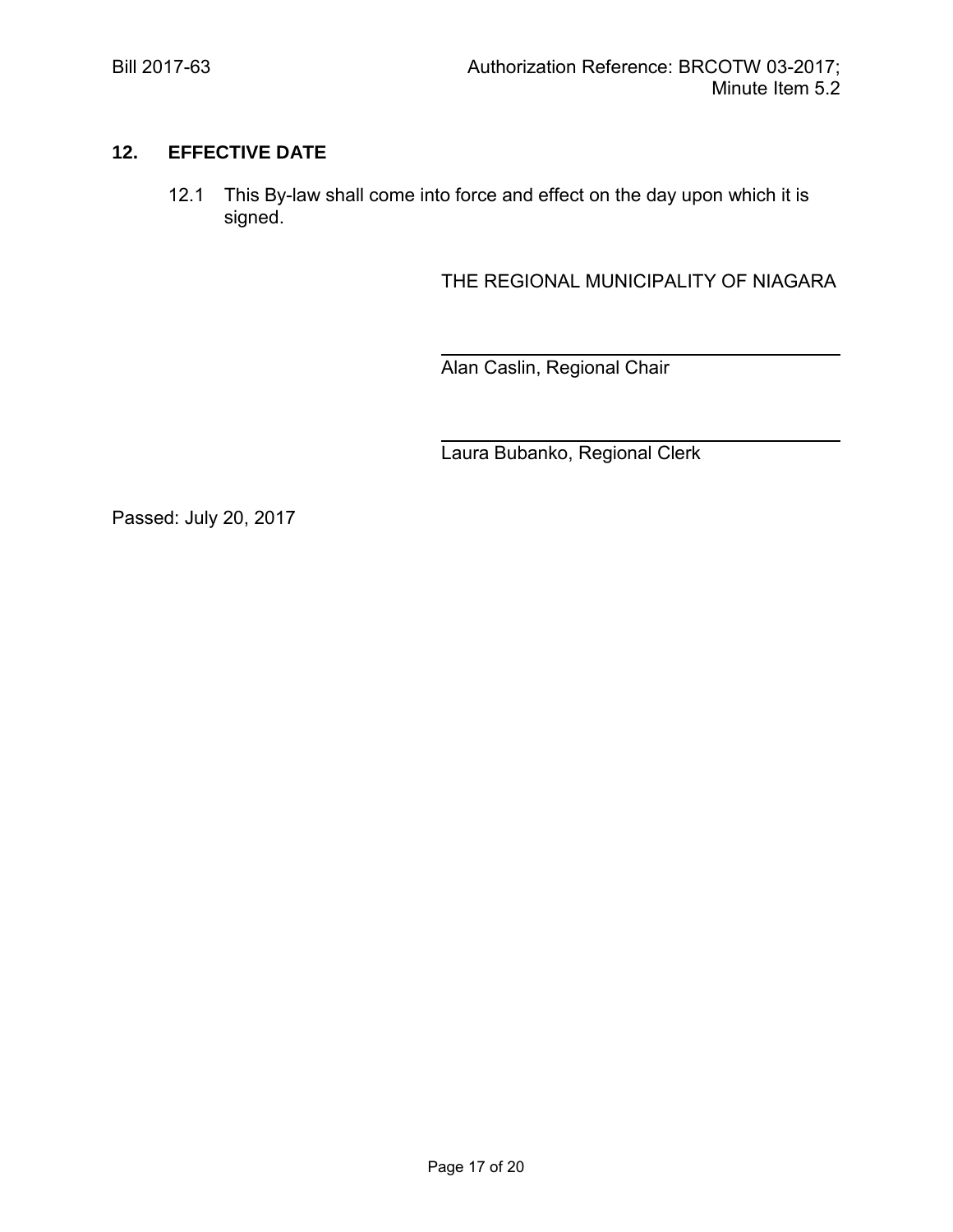# **Appendix A – Responsibilities**

| <b>Item</b><br>No. | <b>Description</b>                                                         | <b>Responsibilities</b>                                                                                                                                                                                                                                                                                                                                                                                                                                                                                                                                                                                                                                                                                                                                                                                                                                                                                                                                                    |  |  |
|--------------------|----------------------------------------------------------------------------|----------------------------------------------------------------------------------------------------------------------------------------------------------------------------------------------------------------------------------------------------------------------------------------------------------------------------------------------------------------------------------------------------------------------------------------------------------------------------------------------------------------------------------------------------------------------------------------------------------------------------------------------------------------------------------------------------------------------------------------------------------------------------------------------------------------------------------------------------------------------------------------------------------------------------------------------------------------------------|--|--|
| 1.                 | <b>Council</b>                                                             | Approve the annual Niagara Region Budget calendar.<br>i.<br>Approve Niagara Region's Operating and Capital Budgets.<br>ii.<br>Approve Budget Amendments and FTE Budget Amendments.<br>iii.<br>iv. Approve the initiation of Capital Projects.<br>Approve the Tax Levy and Rate Requisitions required for taxation<br>V.<br>and user fees via by-law.<br>vi. Approve any amendments to the Tax Levy or Rate Requisitions, or<br>use of Reserves or debt and respective by-laws.<br>vii. Maintain the financial integrity of Niagara Region.<br>VIII. Support multi-year business and financial Budget strategies in<br>support of Council's objectives.                                                                                                                                                                                                                                                                                                                     |  |  |
| 2.                 | CAO                                                                        | Ensure that annual and multi-year Budgets are developed to<br>i.<br>support Council's objectives and to protect and maintain Niagara<br>Region's physical assets.<br>Exercise financial control over all of Niagara Region's operations<br>ii.<br>within the Budget approved by Council.<br>iii. Approve all quarterly financial reports for submission to Council.<br>iv. Approve all Budget Amendments prior to submission to Council.<br>V. Approve Budget Adjustments and FTE adjustments as per this By-<br>law.                                                                                                                                                                                                                                                                                                                                                                                                                                                      |  |  |
| 3.                 | <b>Treasurer</b>                                                           | Prepare and submit for Council's consideration Niagara Region's<br>i.<br>Budget Calendar.<br>Prepare and submit for Council's consideration multi-year business<br>ii.<br>and financial Budget strategies in consultation with the Corporate<br>Leadership Team in support of Council's objectives.<br>iii. In collaboration with the Corporate Leadership Team, ensure that<br>annual and multi-year Budgets are developed to support Council's<br>objectives and to protect and maintain Niagara Region's physical<br>assets.<br>iv. Provide the long-term financial effects of current<br>decisions/Budgets.<br>Review all Budget Adjustments and submits them for Council's<br>V.<br>consideration as per this By-law.<br>vi. Review all Budget Adjustments prior to being submitted for review<br>by CAO.<br>vii. Review and approve all business cases submitted for Budget<br>approval.<br>viii. Prepare all quarterly financial reports for submission to Council. |  |  |
| 4.                 | <b>Commissioners &amp;</b><br><b>NRH Chief</b><br><b>Executive Officer</b> | Ensure that annual and multi-year forecasts are developed to<br>i.<br>support Council's objectives and legislative requirements, and to<br>protect and maintain Niagara Region's physical assets.<br>Ensure Budget Adjustments between divisions and across<br>ii.<br>departments are in accordance with Niagara Region's policies and<br>strategic objectives.<br>Approve department Budget Amendments as per this By-law.<br>iii.<br>iv. Review and approve all department business cases submitted.                                                                                                                                                                                                                                                                                                                                                                                                                                                                     |  |  |
| 5.                 | <b>Financial</b><br><b>Management &amp;</b>                                | Prepare Budget guidelines, assumptions and methodology in<br>i.<br>accordance with Council guidance.                                                                                                                                                                                                                                                                                                                                                                                                                                                                                                                                                                                                                                                                                                                                                                                                                                                                       |  |  |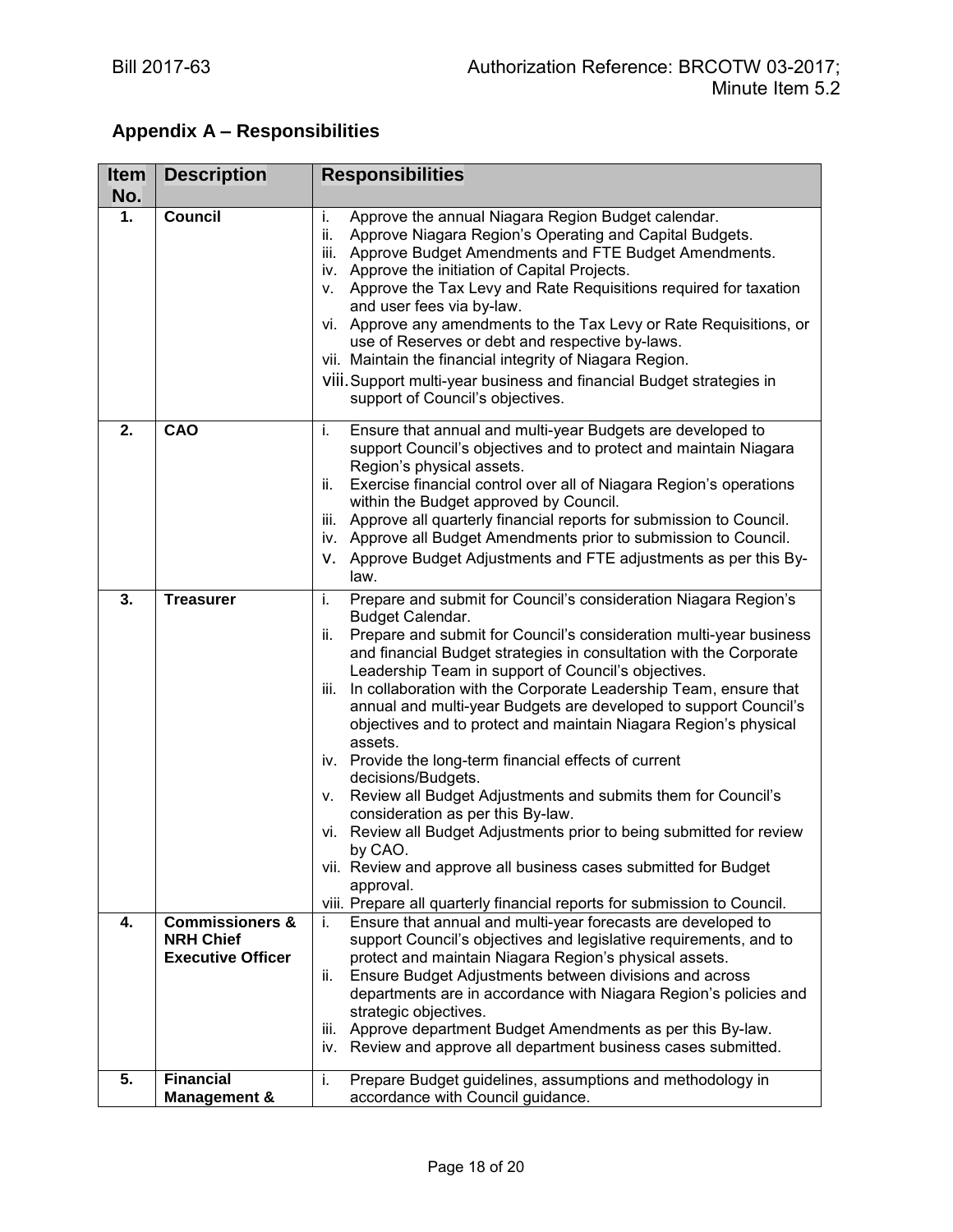| <b>Item</b> | <b>Description</b>            | <b>Responsibilities</b>                                                                                                                                                                                                                                                                                                                                                                                                                                                                                                          |  |  |
|-------------|-------------------------------|----------------------------------------------------------------------------------------------------------------------------------------------------------------------------------------------------------------------------------------------------------------------------------------------------------------------------------------------------------------------------------------------------------------------------------------------------------------------------------------------------------------------------------|--|--|
| No.         |                               |                                                                                                                                                                                                                                                                                                                                                                                                                                                                                                                                  |  |  |
|             | <b>Planning Team</b><br>(FMP) | Review Budget submission, consolidate and present Budget for<br>ii.<br>Council's approval in accordance with the approved timetable.<br>Monitor the annual Capital and Operating Budgets and prepare<br>iii.<br>quarterly financial reports.                                                                                                                                                                                                                                                                                     |  |  |
| 6.          | <b>ABCs</b>                   | IV. Review and action Budget Adjustments and Budget Amendments.<br>i.                                                                                                                                                                                                                                                                                                                                                                                                                                                            |  |  |
|             |                               | Ensure that all Budget submissions comply with the Budget<br>timetable and forms and instructions.                                                                                                                                                                                                                                                                                                                                                                                                                               |  |  |
|             |                               | ii.<br>Ensure compliance of Budget Adjustments and Budget<br>Amendments as per this By-law.                                                                                                                                                                                                                                                                                                                                                                                                                                      |  |  |
| 7.          | <b>Budget Owners</b>          | i.<br>Develop, manage and administer annual and multi-year Capital<br>and Operating Budgets for the Operating Program or Operating<br>Project, ensuring support of Council's objectives, financial<br>transparency and accountability.<br>Manage operations in accordance with the approved Budgets, and<br>ii.<br>identify and explain Variances.<br>Prepare business cases for Operating and Capital Projects.<br>iii.<br>Ensure Budgets are approved and available in advance of initiating<br>iv.<br>procurement activities. |  |  |
|             |                               | Identifying and prepare Budget Adjustments and Budget<br>v.<br>Amendments as per this By-law.                                                                                                                                                                                                                                                                                                                                                                                                                                    |  |  |
| 8.          | <b>Regional Clerk</b>         | Prepare and distribute agendas with supporting documentation for<br>i.<br>Budget Review Committee of the Whole meetings to Council.<br>Prepare minutes of the Budget Review Committee of the Whole<br>ii.<br>meetings.<br>iii. Ensure that the ABCs are on the distribution list for the Budget                                                                                                                                                                                                                                  |  |  |
|             |                               | Review Committee of the Whole meetings and agendas.                                                                                                                                                                                                                                                                                                                                                                                                                                                                              |  |  |